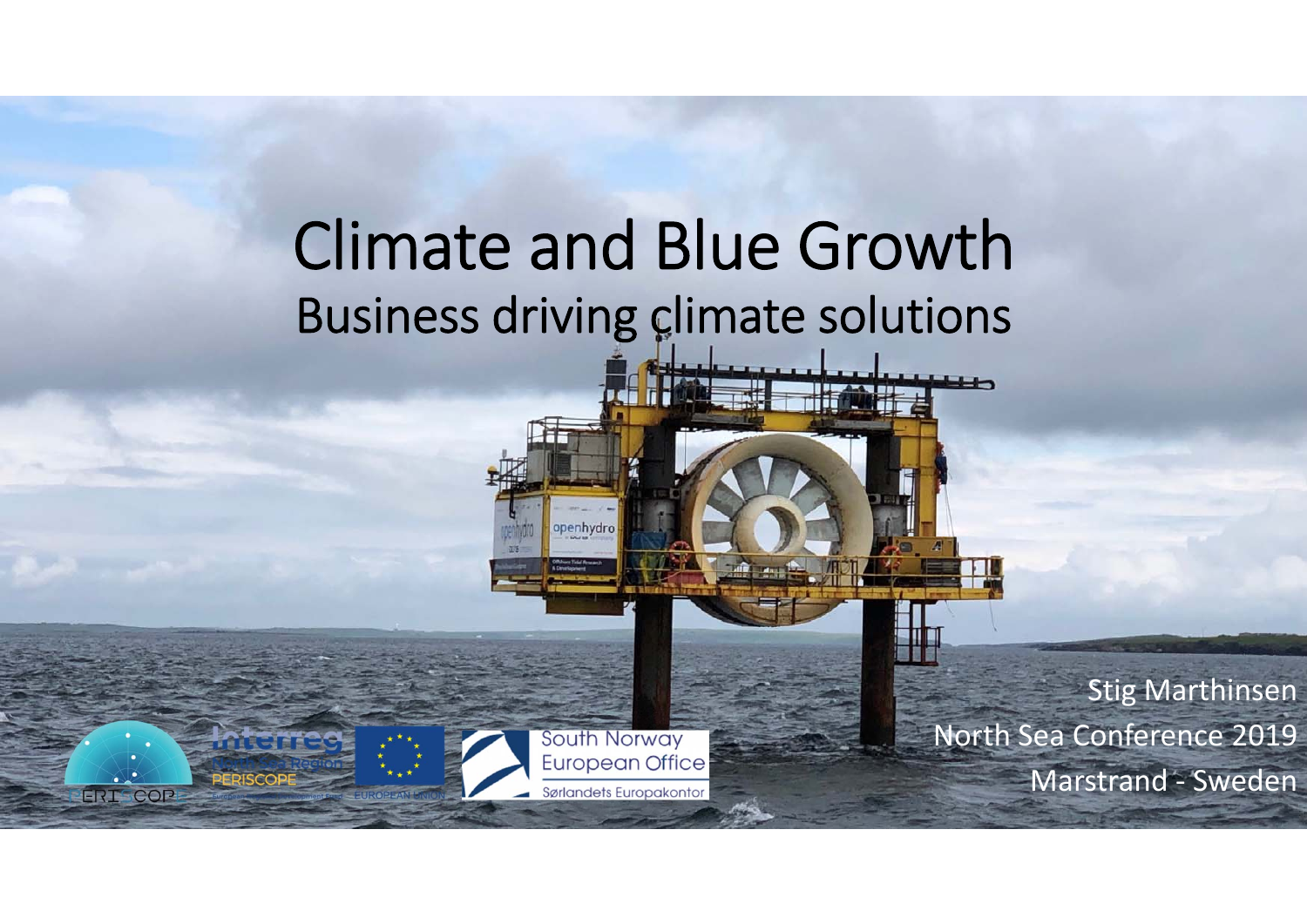## PERISCOPE

 $\bullet$ 

reaping the potential of the oceans

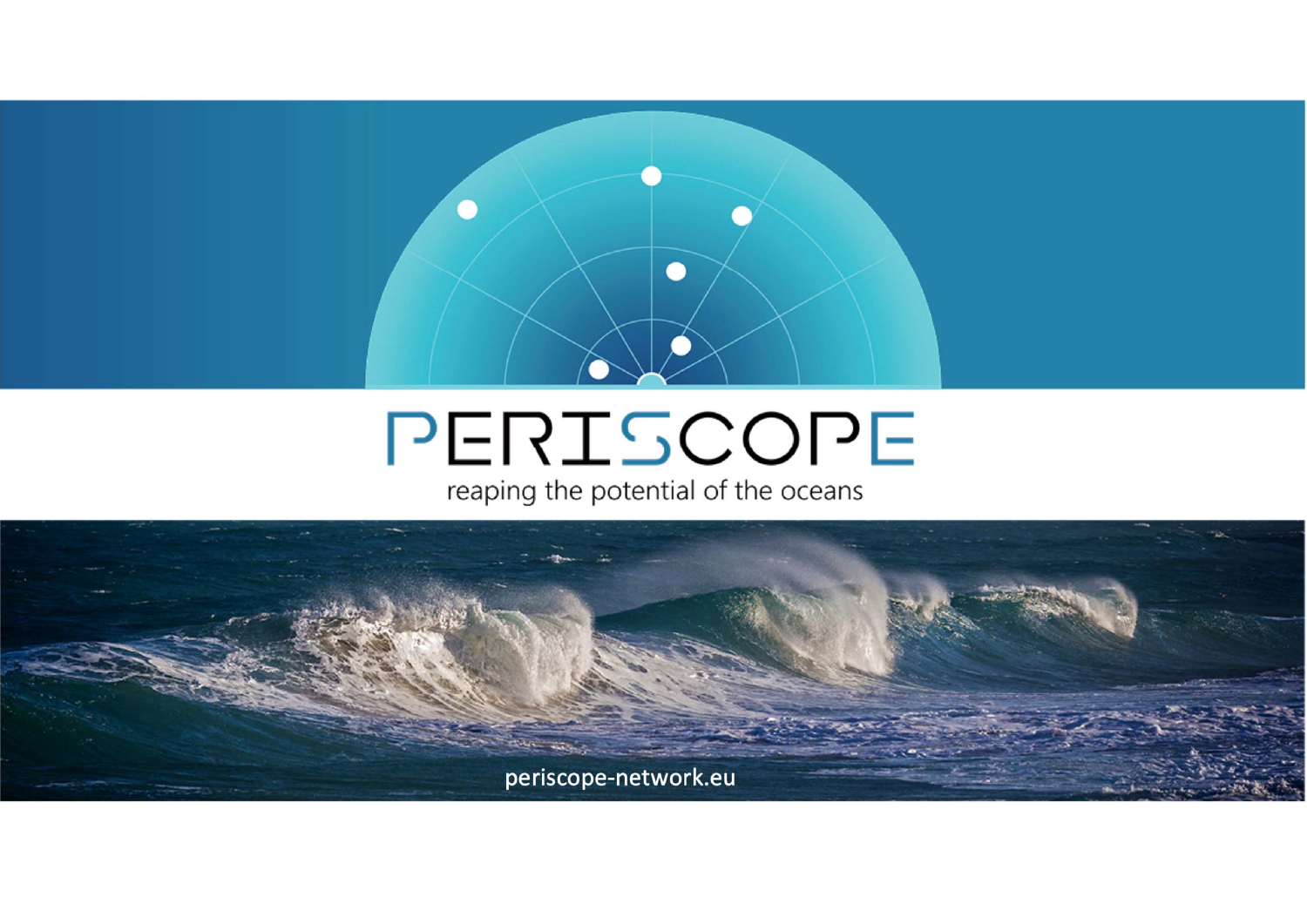### Periscope – The Blue Growth Innovation Ecosystem Mission







Periscope aims at establishing <sup>a</sup> permanent innovation ecosystem in the North Sea Region to enable transnational innovation partnerships for sustainable business development in emerging blue markets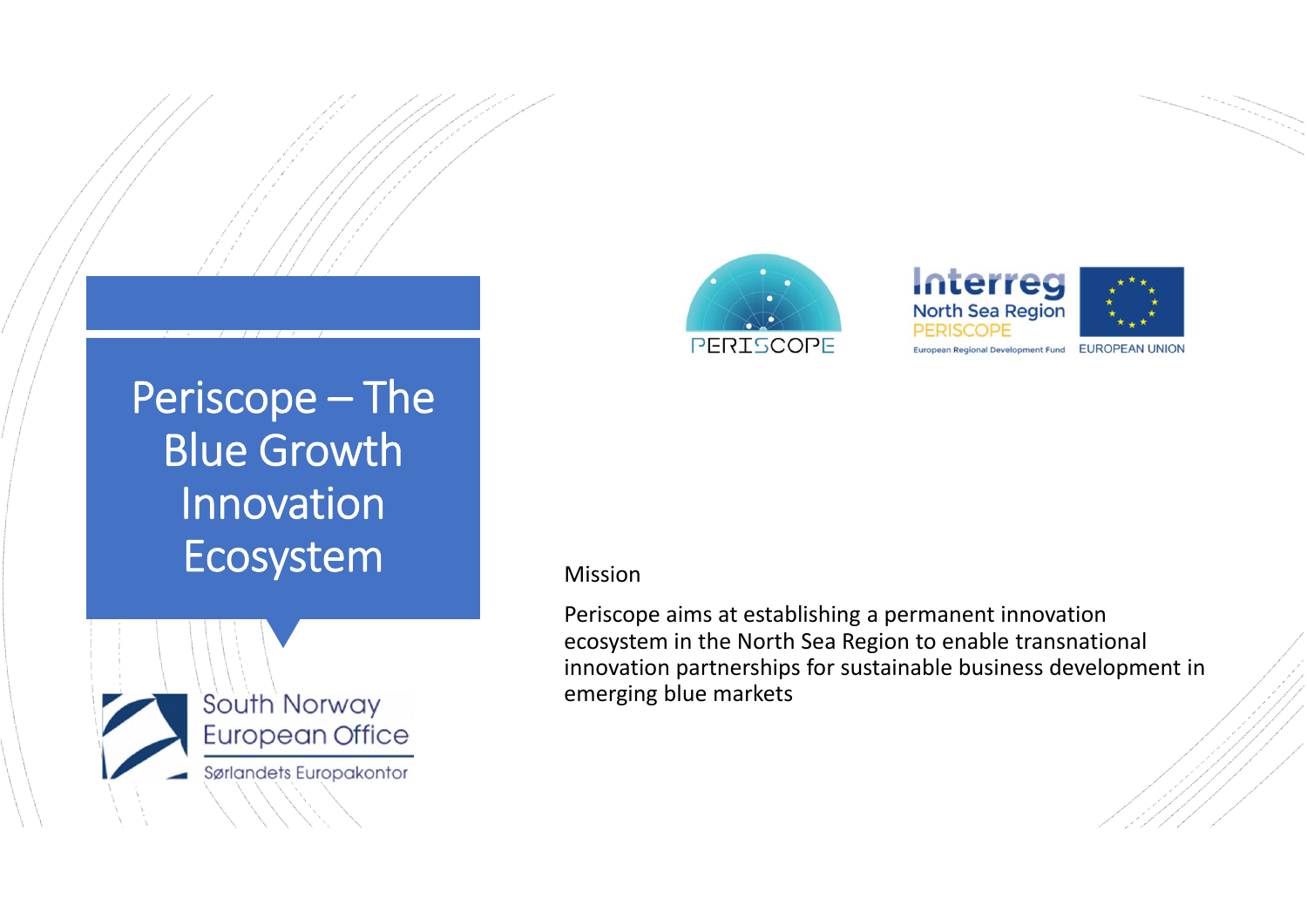**Decarbonizing** the North Sea ‐- the challenging marketopportunity

### Green shipping

Electrification, hydrogen & fuel cells

Offshore charging

Smart inspection and maintenance

Digitization

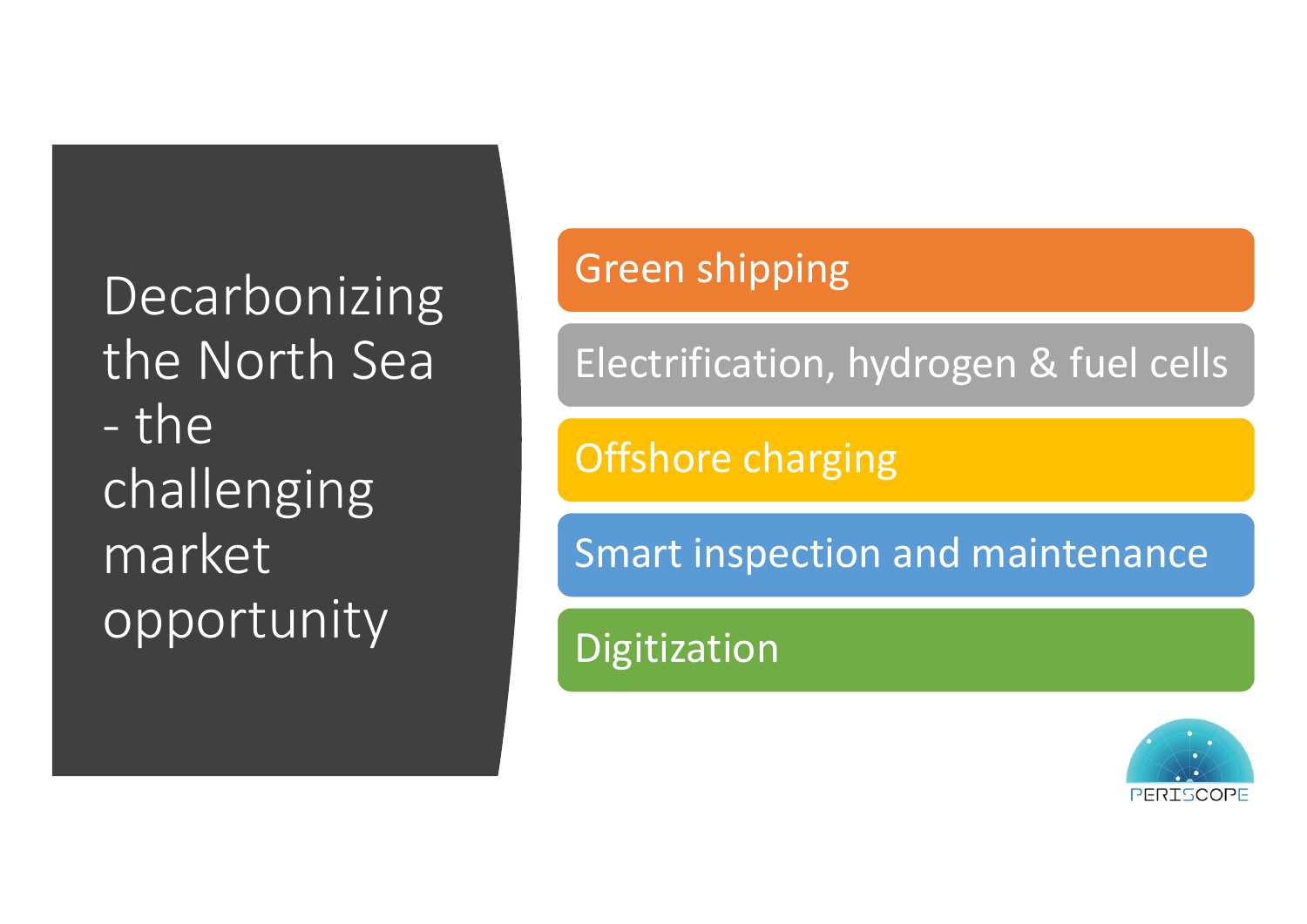### Technology immature and markets not ready

- $\bullet$ **•** Limited incentives to decarbonize
- Businesses willing to decarbonize if it can give <sup>a</sup> competitive edge
- •**•** Innovation actions are needed to create solutions – large investments
- EU programmes are not primed for the challenges of the North Sea
- $\bullet$ Challenges need cross‐border attention



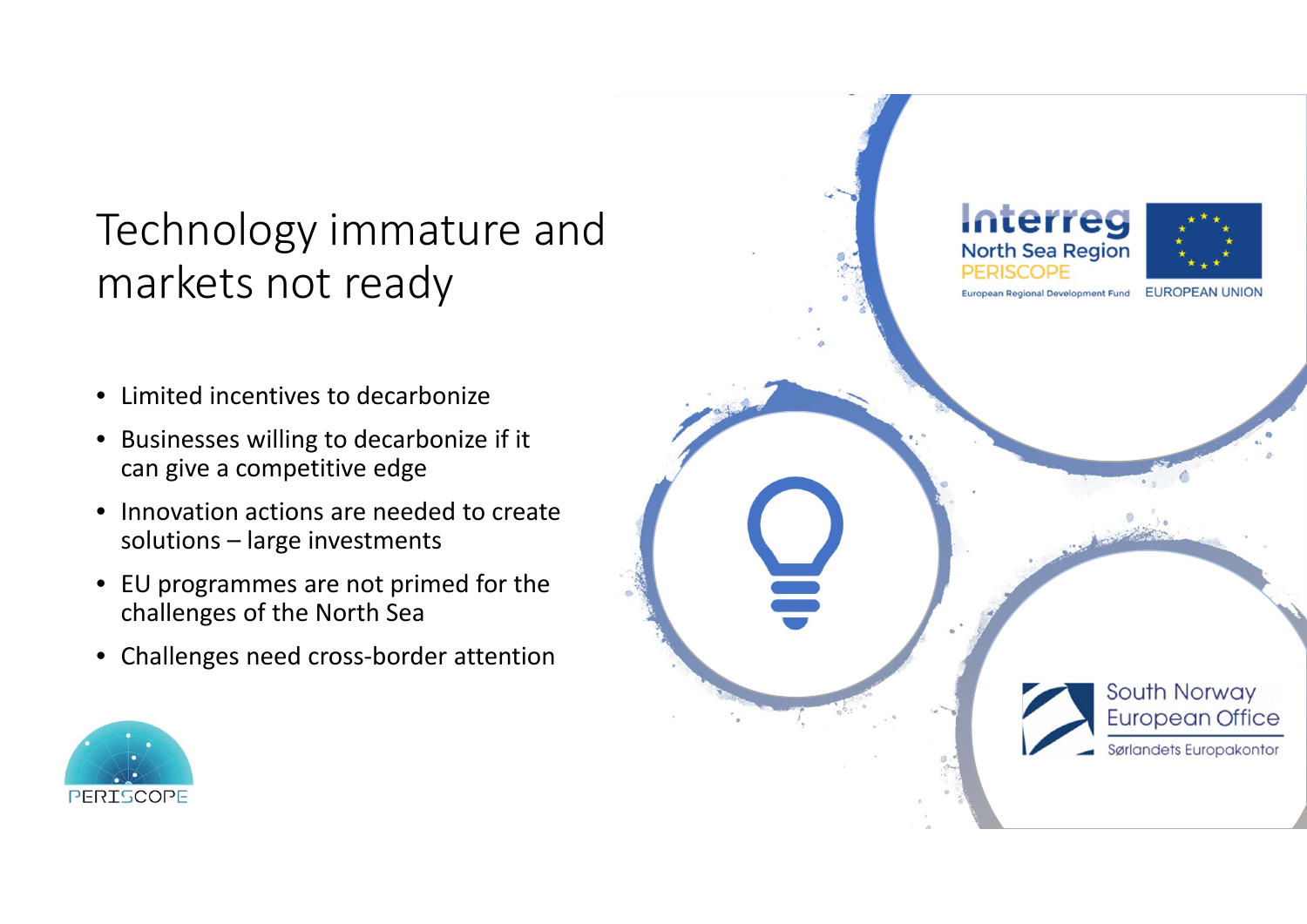Statement 1

Businesses need <sup>a</sup> level playing field to decarbonize. Incentives must be provided to allow for transregional SME collaborations decarbonizing the blue economy.

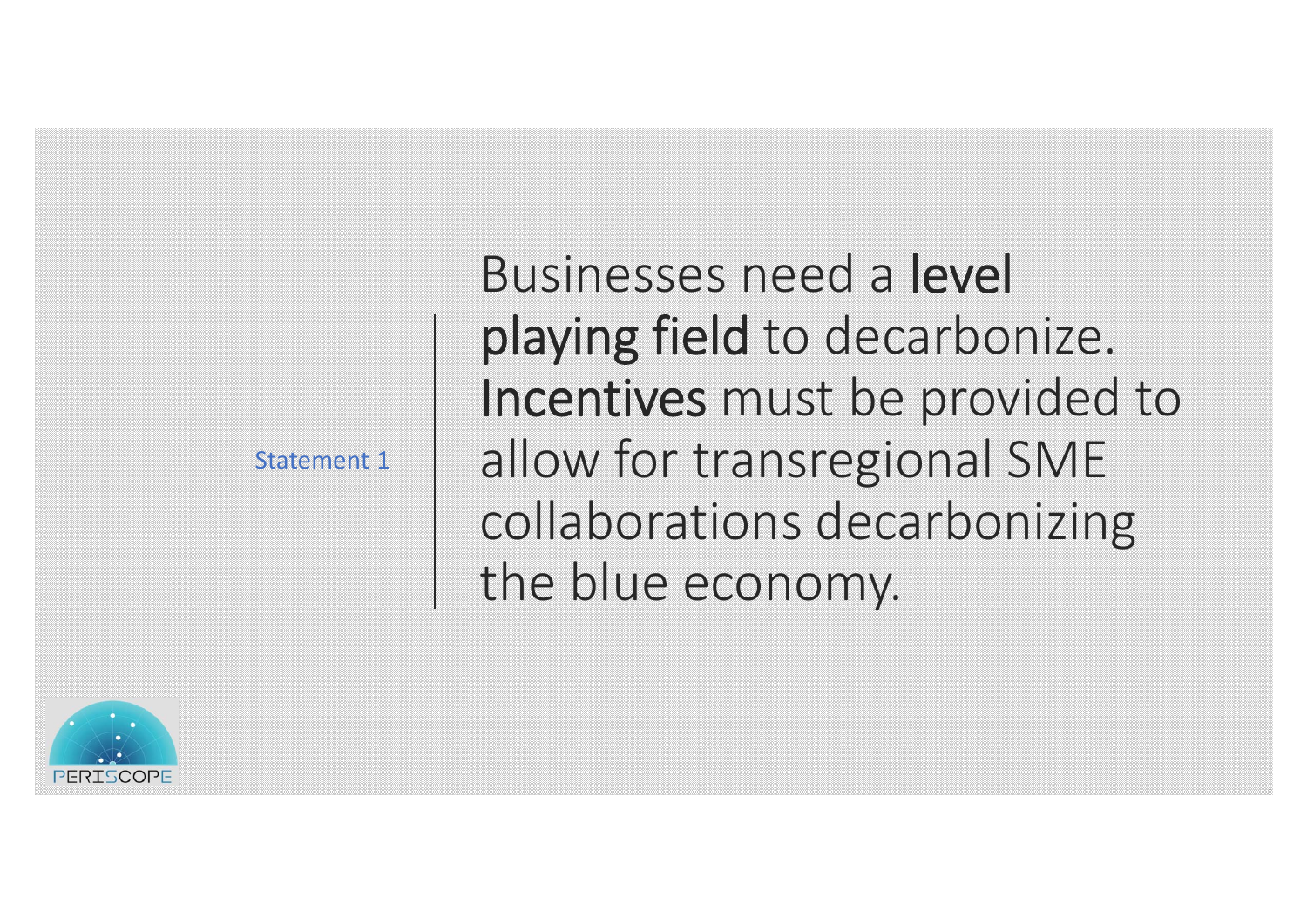Statement 2

SME driven Blue Growth in the North Sea Region cannot rely on Horizon Europe. A transregional NSR Blue Growth Innovation Fund isneeded.

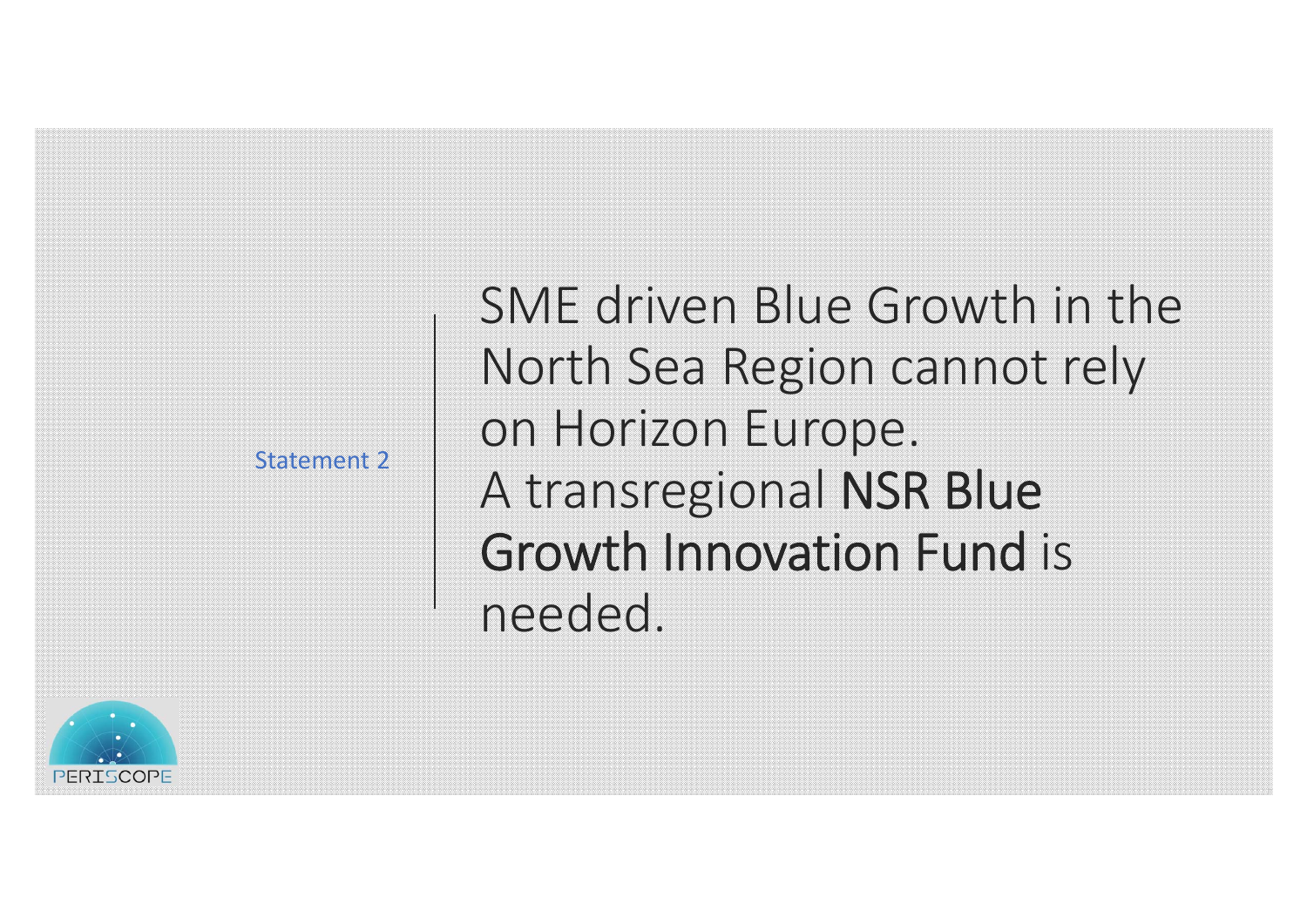Statement 3

No region alone can meet the capital intensive innovation needs of the blue economy